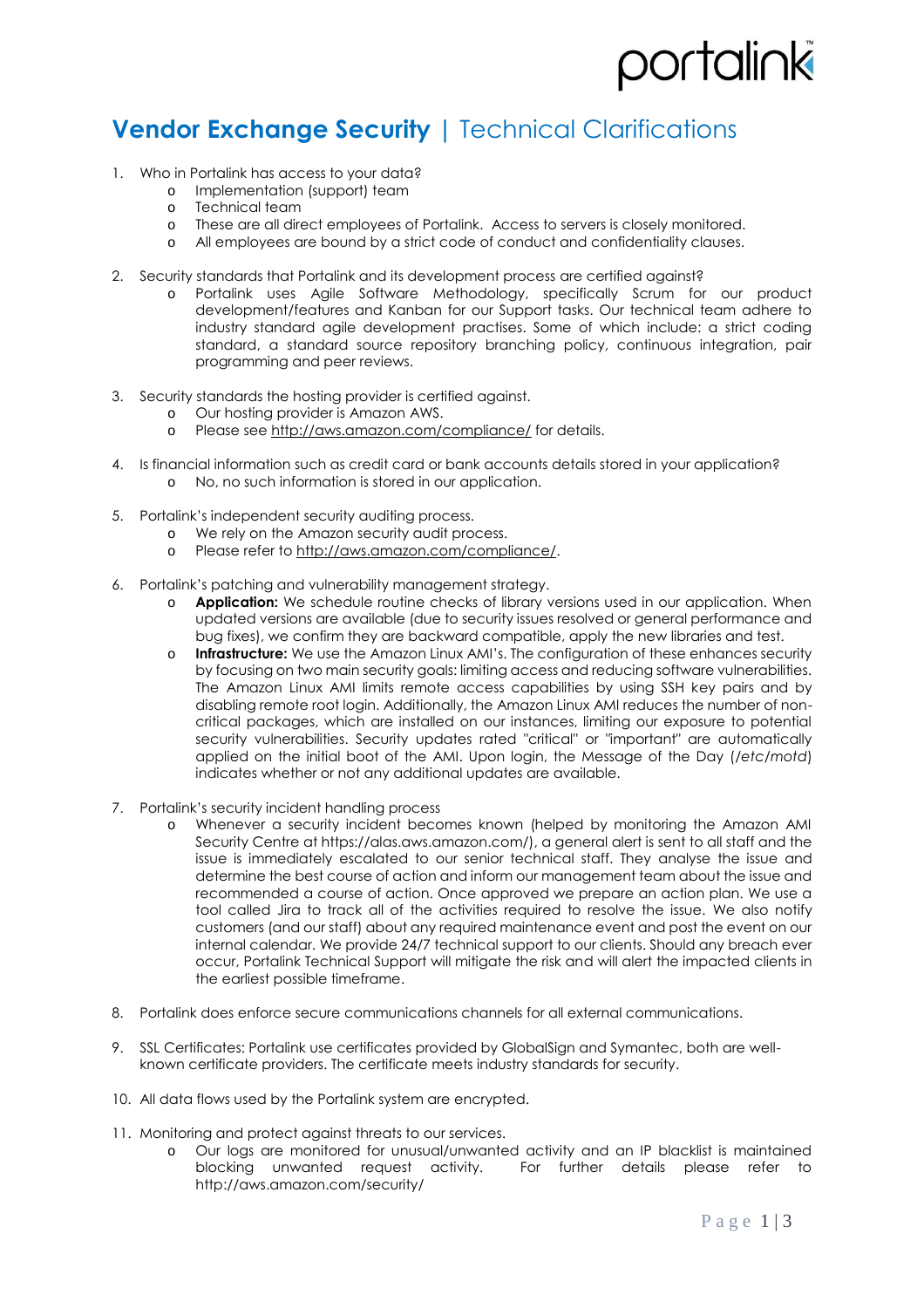## **Drtalink**

- 12. The encryption used to protect your data while it resides on the Portalink System.
	- o Yes, we encrypt our Amazon RDS instances.
	- o We use the Amazon Key Management Service [\(http://docs.aws.amazon.com/kms/latest/developerguide/overview.html\)](http://docs.aws.amazon.com/kms/latest/developerguide/overview.html) to manage all keys.
- 13. Password storage method.
	- o Passwords are stored in a database in hashed form (no plain password is stored). Passwords are hashed using a combination of MD5 and Base64 Encoding.
- 14. Portalink does ensure that passwords are sufficiently complex.
	- o The system enforces strong passwords (a combination of a mandatory minimum of 6 alpha-numeric and special characters).
- 15. The lifecycle of a user's session and the safeguards in place to prevent session hijacking or another misuse. Custom session management is implemented. The session is destroyed automatically when webbrowser gets to be closed or after a configurable period of inactivity
- 16. Penetration Testing: Portalink performs vulnerability scanning and penetration testing annually.
- 17. Methods of authentication.
	- o Username/Password
- 18. Control of user's access to application functions. o User Roles and User Privileges
- 19. Logging of access and usage available.
	- o Can be configured as required
- 20. Entities and locations involved in the hosting, processing and administration of your information in the Portalink system.
	- o AWS allows for different regions across the world for hosting infrastructure.
- 21. The platforms, development technologies and frameworks are used by Portalink.
	- o Apache HTTP Server, Tomcat WebServer, MySQL, Java, Hibernate.
- 22. Web browsers that are supported.
	- o Google Chrome, Safari, Firefox and Internet Explorer (version 9 and above).
- 23. No web browser plugins or extensions required? For example; Adobe Flash, Java VM, Silverlight
- 24. Mobile platforms supported by the Portalink System.
	- o Any web-enabled tablet capable of browsing the internet, including the iPad.
	- o Responsive screen display.
- 25. How is Portalink engineered to meet targeted service levels?
	- o We over-engineer the capacity. Our servers have ample RAM and CPU. Our servers run at a low CPU usage, even during peak times the "load" is much less than capacity. We use Amazon Load Balancing to distribute requests across multiple services. These services are all part of an autoscaling group that increases the instances as load increases.
- 26. Portalink Disaster Recovery plan?
	- o All data is stored on Amazon S3 and Amazon RDS (depending on the type and requirements of the data). S3 is designed to provide 99.999999999% durability, so for example, if you store 10,000 objects with Amazon S3, you can on average expect to incur a loss of a single object once every 10,000,000 years. (see [http://aws.amazon.com/s3/faqs/#Data\\_Protection](http://aws.amazon.com/s3/faqs/#Data_Protection) for further details).
	- o Our RDS are configured for Multi A-Z deployments, it provides synchronous replication to a slave server in a different zone and will automatically failover in case of failure on the primary (see<http://aws.amazon.com/rds/details/multi-az/#Benefits> for further details).